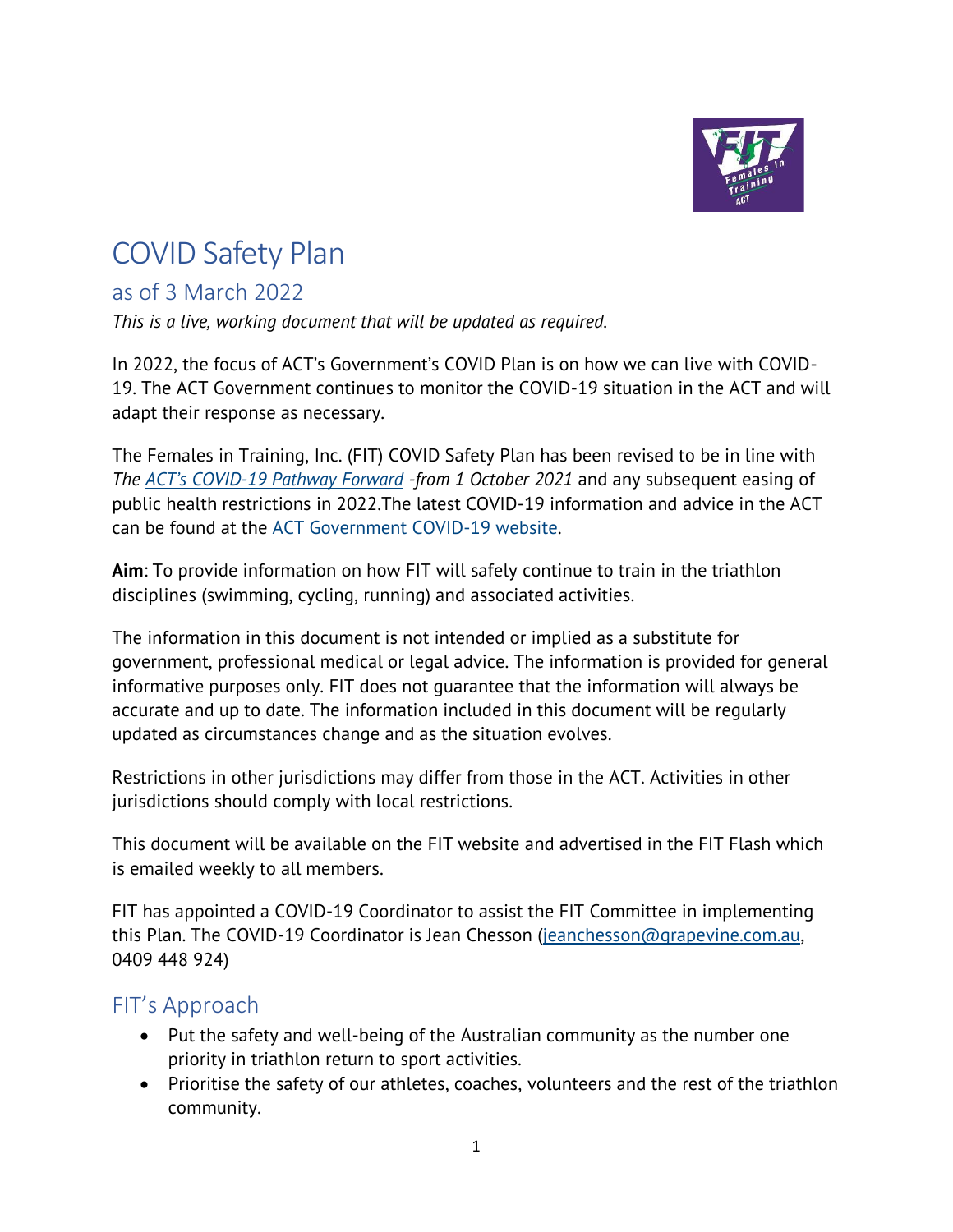- Adhere to ACT Government Health COVID-19 restrictions.
- Ensure that the resumption of sport and recreation activities does not compromise the health of individuals or the community.

## FIT Training Guidelines

The following guidelines have been developed in line with ACT Government's COVID-19 public health restrictions and guidelines.

#### General

- FIT strongly recommends that all members who are able to do so, get fully vaccinated against COVID-19.
- Do not attend an activity if you are unwell and experiencing symptoms such as a cough, sore throat, fever, fatigue or shortness of breath.
- If you become unwell or test positive for COVID-19 after attending a session, please inform the FIT COVID-19 Coordinator.
- Participants are advised to not share their equipment with others (bikes, swim gear, drink bottles, nutrition and towels) and avoid touching the equipment of others.
- Participants are encouraged to bring their own filled water bottles (Avoid use of water taps).
- There should be no unnecessary body contact (e.g. handshaking, high fives, hugs and technique corrections).
- Practice physical (social) distancing and good hygiene measures.

# FIT Event Guidelines

In addition to regular training activities, FIT may occasionally organise events including sporting events and social events (e.g., the annual Christmas party). FIT events will follow ACT Government COVID guidelines for organised sport and gatherings in indoor and outdoor spaces and follow any future ACT Government Safe Return to Events Protocols.

Our COVID Safety Event Plans will include the following elements:

- Events will be held outdoors where possible
- The duration of an event will be minimised. Less than 2 hours duration is regarded as lower risk.
- Number and space limits will be observed
- COVID requirements imposed by the venue will be observed
- Social distancing will be observed
- People will be told not to attend if unwell
- No sharing of food or equipment
- Good hygiene will be maintained.